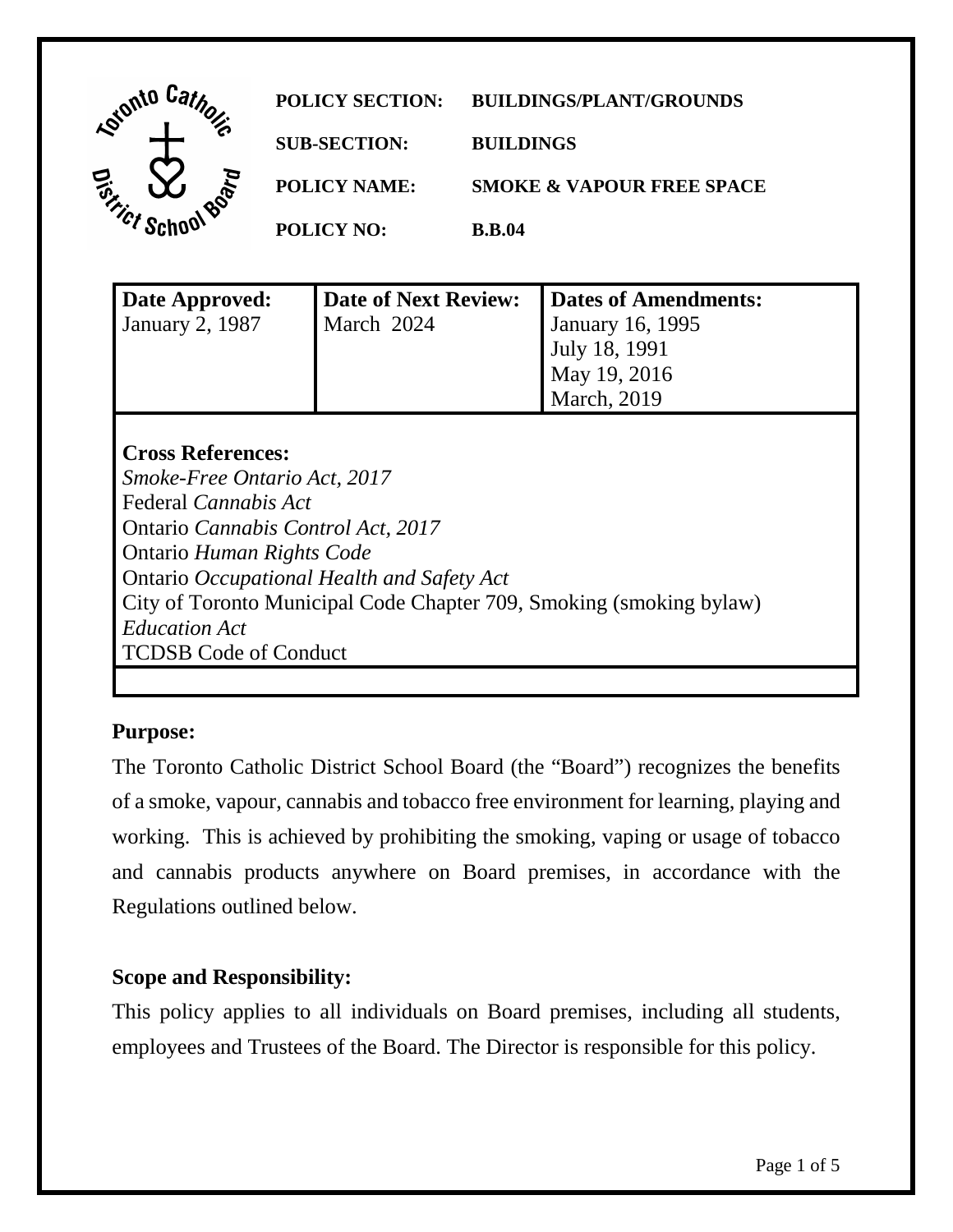

Strengthening Public Confidence

Fostering Student Achievement and Well-Being

## **Policy:**

 The Toronto Catholic District School Board is committed to the provision of a smoke, vapour, cannabis and tobacco free environment on all Board premises.

## **Regulations:**

- with the Ontario *Human Rights Code*. The Board is committed to providing 1. This policy is subject to human rights law and will be applied in accordance accommodation in accordance with applicable human rights law.
- 2. Subject to exceptions provided for at law, no person shall do any of the following on Board premises or in any public area within 20 metres of Board premises:
	- (1) smoke or hold lighted tobacco;
	- (2) smoke or hold lighted cannabis;
	- (3) use an electronic cigarette;
	- (4) consume a prescribed product or substance, in a prescribed manner as set out in the *Smoke-Free Ontario Act, 2017*.
- 3. In accordance with the Ontario *Cannabis Control Act, 2017*, youth under the age of 19 are prohibited from buying, possessing, cultivating, consuming or sharing recreational cannabis on Board premises.
- is prohibited on Board premises. 4. The sale and use of tobacco products, vapour products and cannabis products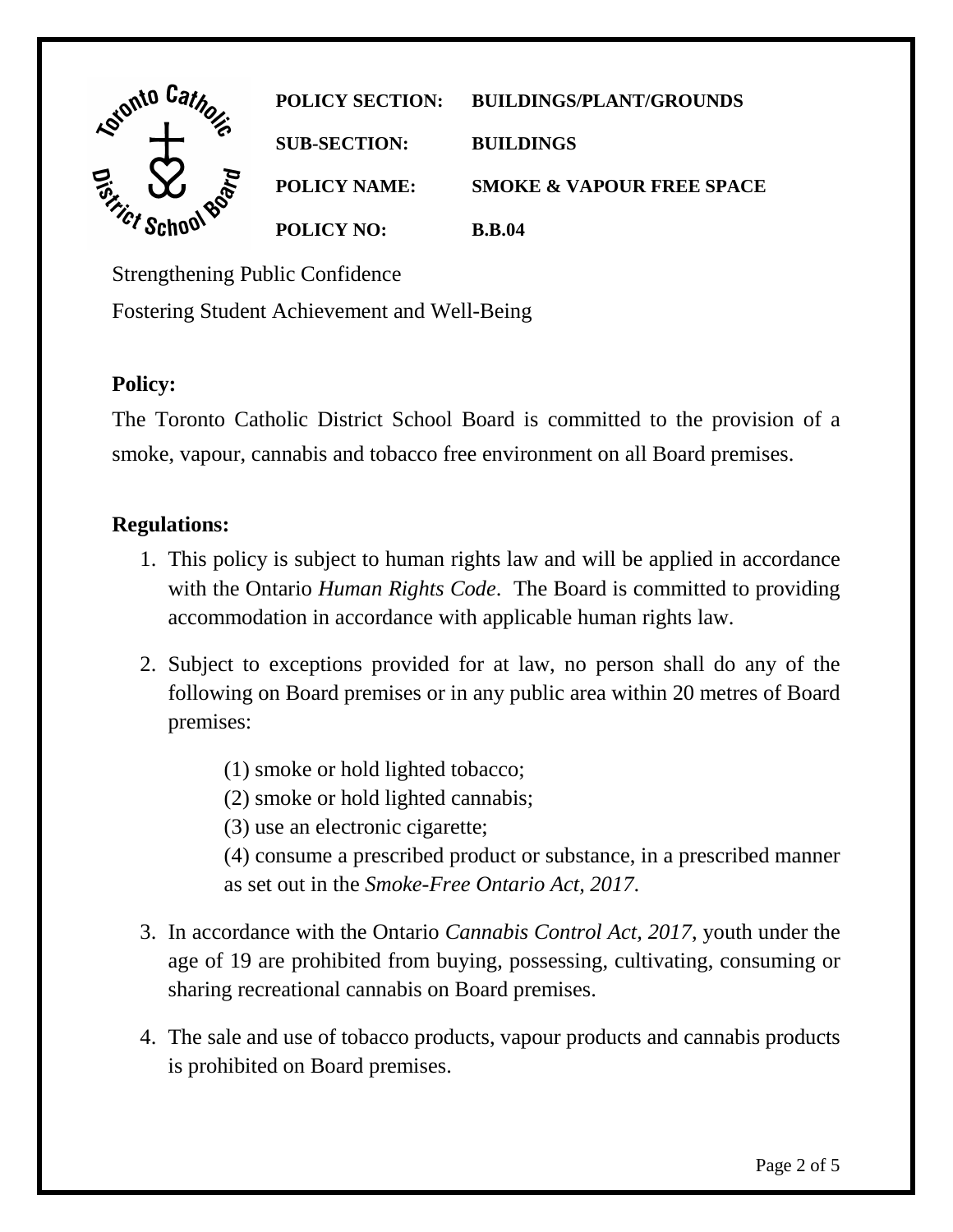

- 5. All employees of the Board have a duty to report to their supervisor the existence of any hazard of which he or she knows in accordance with the Ontario *Occupational Health and Safety Act*, including when another employee may be impaired. Impairment or being under the influence which comprises safety and ability to perform duties is unacceptable and will be dealt with accordingly.
- 6. Breach of this policy may result in legal action. Employees who breach this who breach this policy may be subject to discipline in accordance with the policy may be subject to discipline up to and including termination. Students *Education Act* and Board policies S.S.01 and S.S.03.
- sufficient numbers to ensure that employees, students, Trustees and the public are aware that no smoking and the use of electronic cigarettes is prohibited in 7. "No smoking/No vaping" signage shall be placed at each entrance and exit of an enclosed workplace, place or area on Board premises over which the Board exercises control. These signs will be posted in appropriate locations and in these areas
- 8. In accordance with the *Smoke-Free Ontario Act*, *2017* exceptions are made for the traditional use of tobacco that forms part of Indigenous culture and spirituality, when used for such purposes.

# **Definitions**

#### **Board Premises**

 including schools, and any land, premises, location or thing at, in or near where a Includes all administrative buildings of the Board, Board operated buildings student learns or a Board employee works. Incudes Board-owned, leased or rented vehicles and machinery and personal vehicles located on Board premises.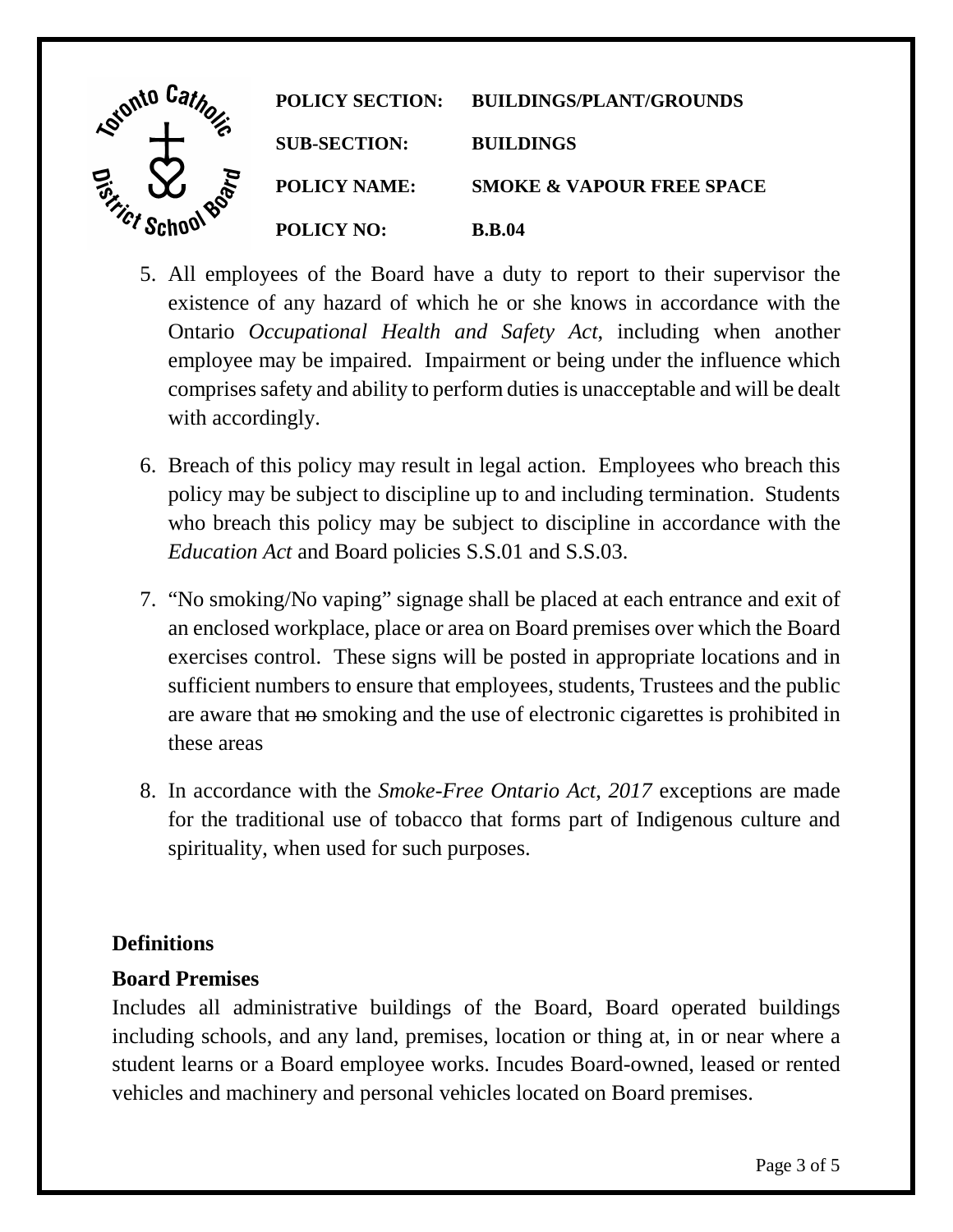

### **Cannabis**

Has the same meaning as in subsection 2 (1) of the *Cannabis Act.* 

#### **Cannabis Product**

Any product that contains cannabis, and includes the package in which cannabis is sold.

#### **Electronic Cigarette**

 A vaporizer or inhalant-type device, whether called an electronic cigarette or any other name, that contains a power source and heating element designed to heat a substance and produce a vapour intended to be inhaled by the user of the device directly through the mouth, whether or not the vapour contains nicotine.

#### **E-substance**

A substance that is manufactured or sold to be used in an electronic cigarette.

#### **Medical Cannabis User**

An individual who is authorized to possess cannabis for the individual's own medical purposes in accordance with the *Education Act* or other applicable legislation.

#### **Smoke, Vapour, Cannabis and Tobacco Free Environment**

An environment that is free of smoke caused by smoking or lit tobacco product, cannabis product or vapour product.

#### **Tobacco product**

 Any product that contains tobacco, and includes the package in which tobacco is sold